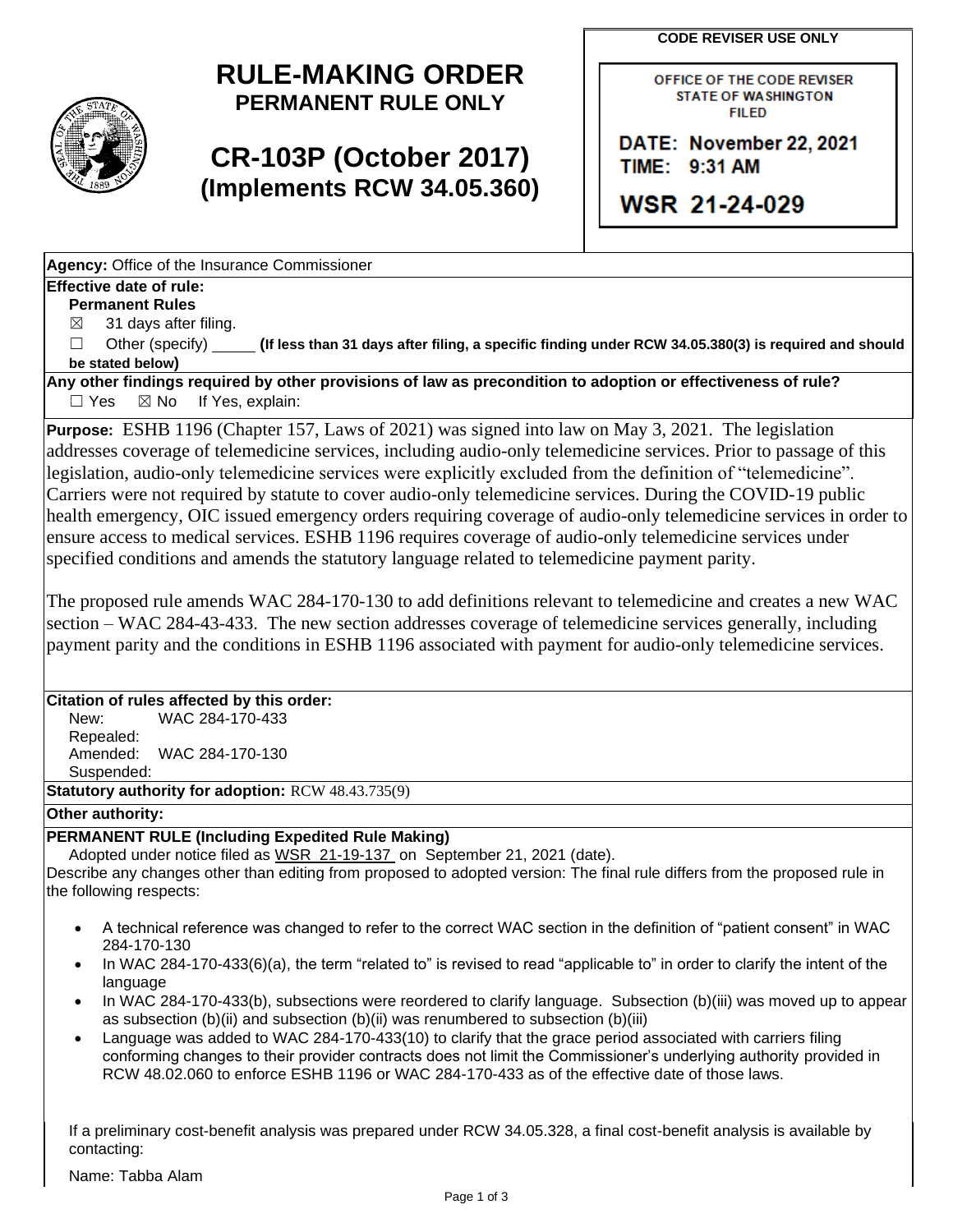Address: PO Box 40260, Olympia, WA 98504 -0260 Phone: (360)725-7170 Fax: (360) 586-3109 TTY: (360) 586-0241 Email: [rulescoordinator@oic.wa.gov](mailto:rulescoordinator@oic.wa.gov)  Web site: <www.insurance.wa.gov> Other: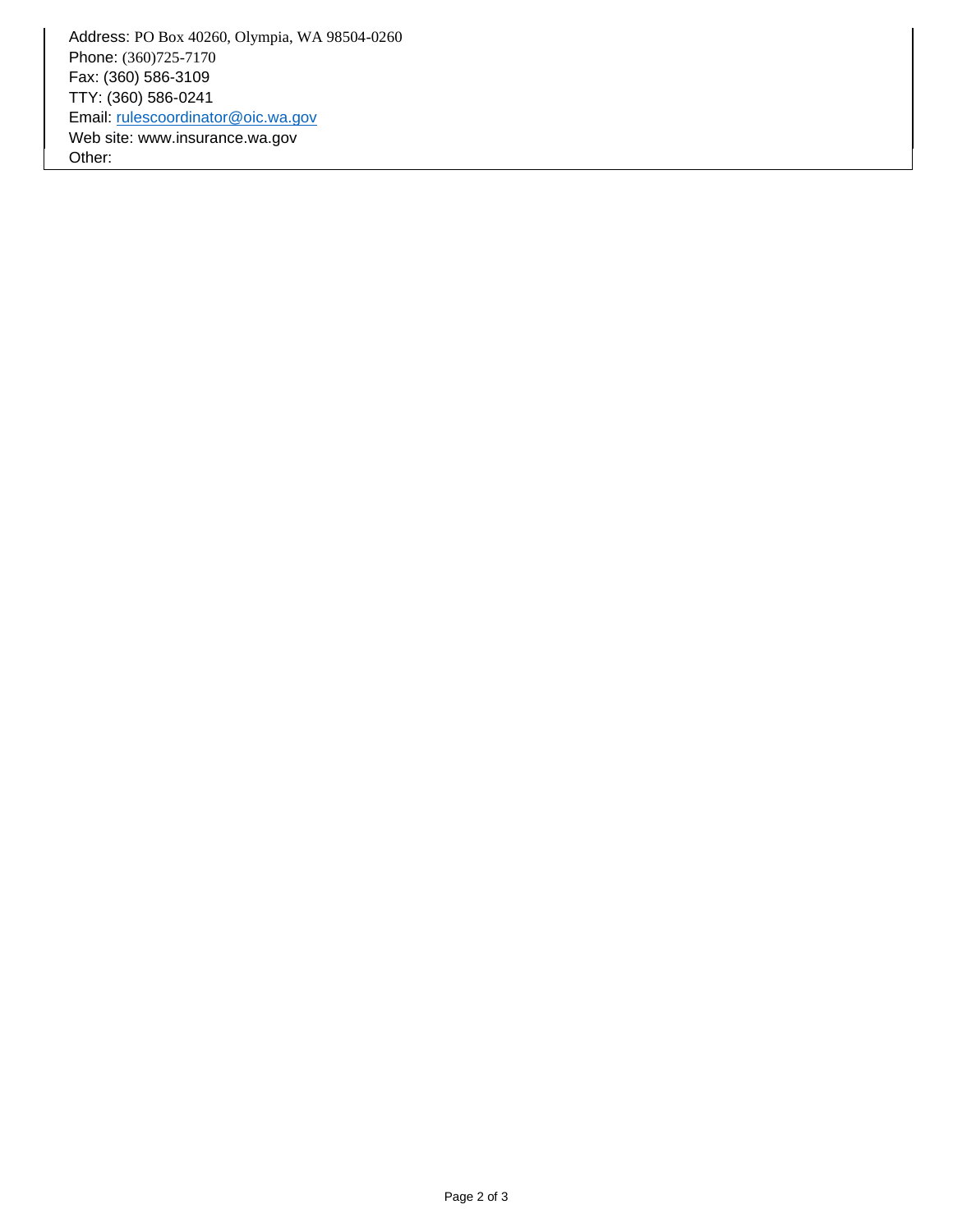| If any category is left blank, it will be calculated as zero.<br>Note:<br>No descriptive text.<br>Count by whole WAC sections only, from the WAC number through the history note.<br>A section may be counted in more than one category. |            |              |              |         |          |  |
|------------------------------------------------------------------------------------------------------------------------------------------------------------------------------------------------------------------------------------------|------------|--------------|--------------|---------|----------|--|
|                                                                                                                                                                                                                                          |            |              |              |         |          |  |
| Federal statute:                                                                                                                                                                                                                         | New        |              | Amended      |         | Repealed |  |
| Federal rules or standards:                                                                                                                                                                                                              | New        |              | Amended      |         | Repealed |  |
| Recently enacted state statutes:                                                                                                                                                                                                         | New        |              | Amended      |         | Repealed |  |
| The number of sections adopted at the request of a nongovernmental entity:                                                                                                                                                               |            |              |              |         |          |  |
|                                                                                                                                                                                                                                          | <b>New</b> |              | Amended      |         | Repealed |  |
| The number of sections adopted on the agency's own initiative:                                                                                                                                                                           |            |              |              |         |          |  |
|                                                                                                                                                                                                                                          | <b>New</b> | $\mathbf{1}$ | Amended      | $\perp$ | Repealed |  |
| The number of sections adopted in order to clarify, streamline, or reform agency procedures:                                                                                                                                             |            |              |              |         |          |  |
|                                                                                                                                                                                                                                          | <b>New</b> |              | Amended      |         | Repealed |  |
| The number of sections adopted using:                                                                                                                                                                                                    |            |              |              |         |          |  |
| Negotiated rule making:                                                                                                                                                                                                                  | New        |              | Amended      |         | Repealed |  |
| Pilot rule making:                                                                                                                                                                                                                       | New        |              | Amended      |         | Repealed |  |
| Other alternative rule making:                                                                                                                                                                                                           | New        |              | Amended      |         | Repealed |  |
| Date Adopted: November 22, 2021                                                                                                                                                                                                          |            | Signature:   |              |         |          |  |
| Name: Mike Kreidler                                                                                                                                                                                                                      |            |              | Mihe Kreidle |         |          |  |
| Title: Insurance Commissioner                                                                                                                                                                                                            |            |              |              |         |          |  |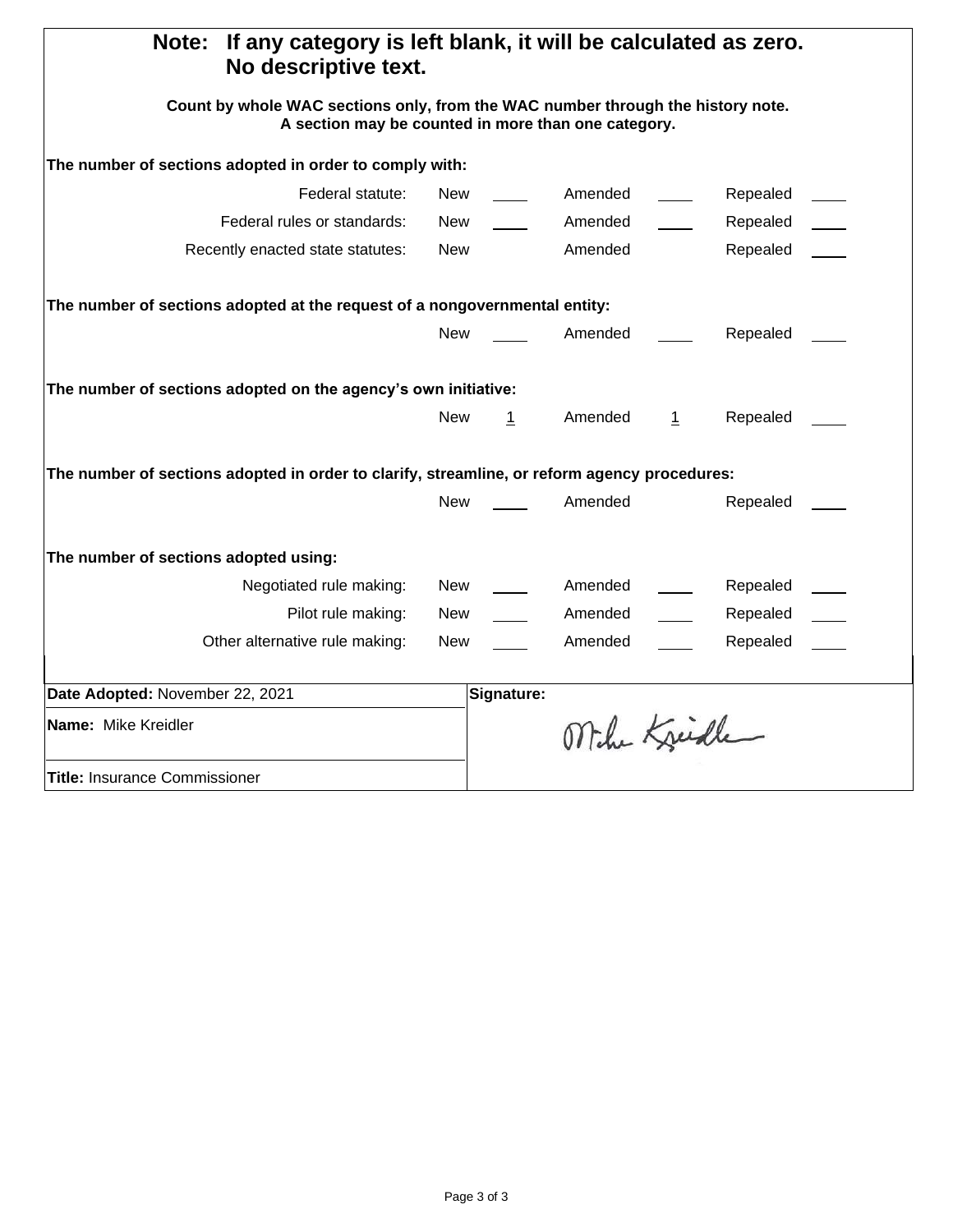AMENDATORY SECTION (Amending WSR 21-01-094, filed 12/11/20, effective 1/11/21)

 **WAC 284-170-130 Definitions.** Except as defined in other subchapters and unless the context requires otherwise, the following def-<br>initions shall apply throughout this chapter.<br>(1) "Adverse determination" has the same meaning as the defini-

tion of adverse benefit determination in RCW 48.43.005, and includes:

(a) The determination includes any decision by a health carrier's designee utilization review organization that a request for a benefit under the health carrier's health benefit plan does not meet the health carrier's requirements for medical necessity, appropriateness, health care setting, level of care, or effectiveness or is determined to be experimental or investigational and the requested benefit is therefore denied, reduced, or terminated or payment is not provided or made, in whole or in part for the benefit;

(b) The denial, reduction, termination, or failure to provide or make payment, in whole or in part, for a benefit based on a determina-<br>tion by a health carrier or its designee utilization review organiza-<br>tion of a covered person's eligibility to participate in the health carrier's health benefit plan;

(c) Any prospective review or retrospective review determination that denies, reduces, or terminates or fails to provide or make pay-<br>ment in whole or in part for a benefit;

(d) A rescission of coverage determination; or

(e) A carrier's denial of an application for coverage.

(2) "Allowed amount" has the meaning set forth in RCW 48.43.005.

(3)(a) "Audio-only telemedicine" means the delivery of health care services through the use of audio-only technology, permitting real-time communication between the patient at the originating site and the provider, for the purpose of diagnosis, consultation, or treat-<br>ment.

(b) "Audio-only telemedicine" does not include:

(i) The use of facsimile, email, or text messages, unless the use of text-like messaging is necessary to ensure effective communication with individuals who have a hearing, speech, or other disability; or

(ii) The delivery of health care services that are customarily<br>delivered by audio-only technology and customarily not billed as separate services by the provider, such as the sharing of laboratory re- sults.

(4) "Authorization" or "certification" means a determination by the carrier that an admission, extension of stay, or other health care service has been reviewed and, based on the information provided, meets the clinical requirements for medical necessity, appropriate-<br>ness, level of care, or effectiveness in relation to the applicable health plan.

 $((+3))$  (5) "Clinical review criteria" means the written screens, or screening procedures, decision rules, medical protocols, or clinical practice guidelines used by the carrier as an element in the evaluation of medical necessity and appropriateness of requested admissions, procedures, and services, including prescription drug benefits, under the auspices of the applicable health plan. Clinical approval criteria has the same meaning as clinical review criteria.

 $((+4))$  <u>(6)</u> "Covered ness, injury or condition terms of any health plan. health of cond health ition" risk means any disease, covered according to illthe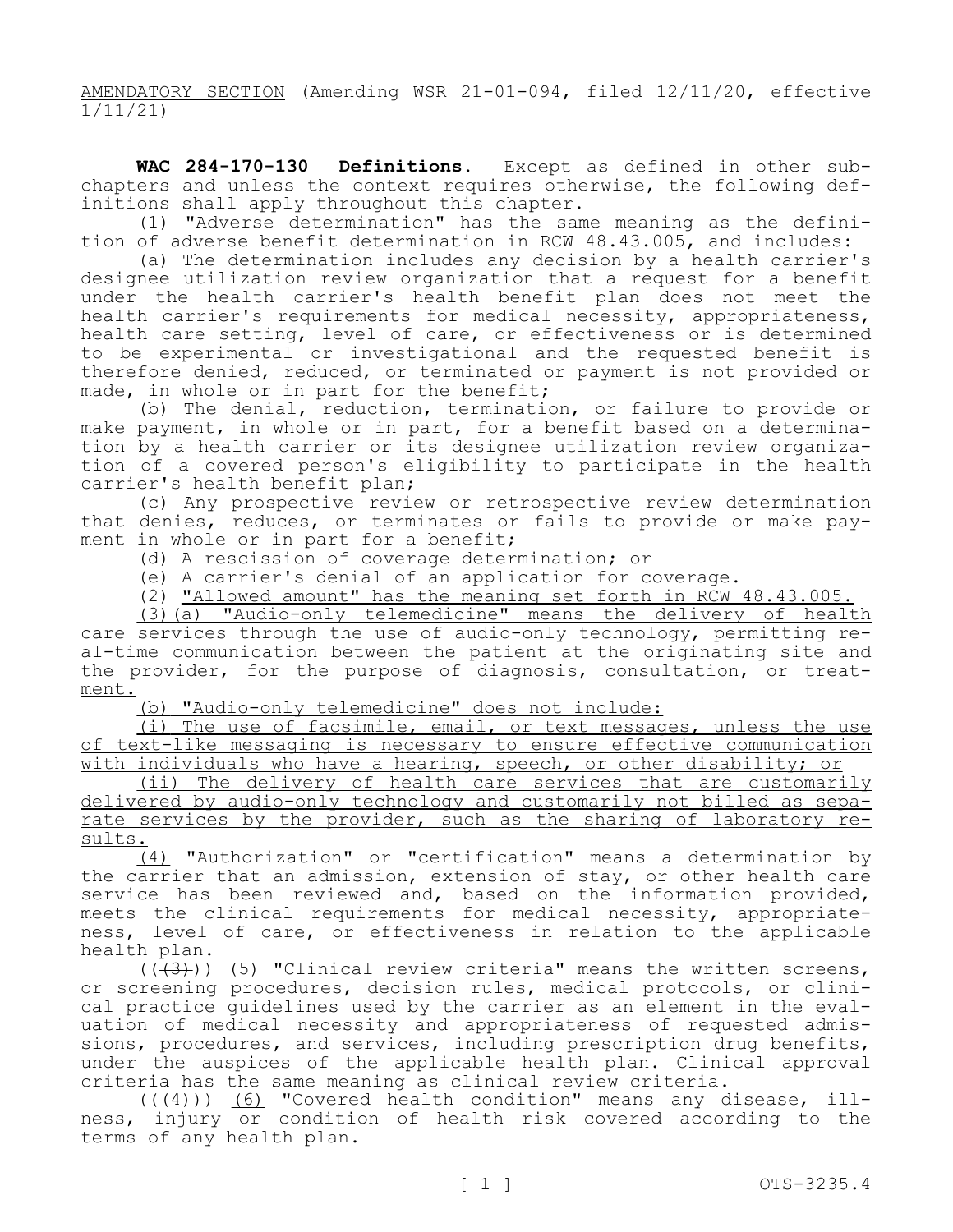$((+5))$  (7) "Covered person" or "enrollee" means an individual covered by a health plan including a subscriber, policyholder, or ben-<br>eficiary of a group plan.

 $((+6))$  (8) "Disciplining authority" has the meaning set forth in RCW 18.130.020.

(9) "Distant site" has the meaning set forth in RCW 48.43.735.

(10) "Emergency medical condition" means the emergent and acute onset of a symptom or symptoms, including severe pain or emotional<br>distress, that would lead a prudent lavperson acting reasonably to believe that a health condition exists that requires immediate medical, mental health, or substance use disorder treatment attention, if failure to provide medical, mental health, or substance use disorder<br>treatment attention would result in serious impairment to bodily functions or serious dysfunction of a bodily organ or part, or would place the person's health in serious jeopardy.

 $((+7))$  (11) "Emergency services" has the meaning set forth in RCW 48.43.005.

(((8))) (12) "Enrollee point-of-service cost-sharing" or "costmeaning set forth in RCW 48.43.005.<br>((<del>(9)</del>)) <u>(13) "Established relationship" means:</u> sharing" ((means amounts paid to health carriers directly providing<br>services, health care providers, or health care facilities by enrollees and may include copayments, coinsurance, or deductibles)) has the meaning set forth in RCW 48.43.005.

(a) The covered person has had at least one in-person appointment<br>within the past year with the provider providing audio-only telemedicine, with a provider employed at the same clinic as the provider pro-<br>viding audio-only telemedicine, or with a locum tenens or other pro-<br>vider who is the designated back up or substitute provider for the provider providing audio-only telemedicine who is on leave and is not associated with an established clinic; or<br>(b) The covered person was referred to the provider providing au-

dio-only telemedicine by another provider who has had at least one inperson appointment with the covered person within the past year and has provided relevant medical information to the provider providing audio-only telemedicine. A referral includes circumstances in which the provider who has had at least one in-person appointment with the covered person participates in the audio-only telemedicine encounter with the provider to whom the covered person has been referred.<br>(14) "Facility" means an institution providing health care serv-

ices including, but not limited to, hospitals and other licensed inpa-<br>tient centers, ambulatory surgical or treatment centers, skilled nurs-<br>ing centers, residential treatment centers, diagnostic, laboratory, and imaging centers, and rehabilitation and other therapeutic set-<br>tings, and as defined in RCW 48.43.005.

 $((+10))$   $(15)$  "Formulary" means a listing of drugs used within a health plan.

 $((+11))$   $(16)$  "Grievance" has the meaning set forth in RCW 48.43.005.

 $((+12))$  (17) "Health care provider" or "provider" means:

(a) A person regulated under Title 18 RCW or chapter 70.127 RCW, to practice health or health-related services or otherwise practicing health care services in this state consistent with state law; or

(b) An employee or agent of a person described in (a) of this subsection, acting in the course and scope of his or her employment.

 $((+13))$   $(18)$  "Health care service" or "health service" means that service offered or provided by health care facilities and health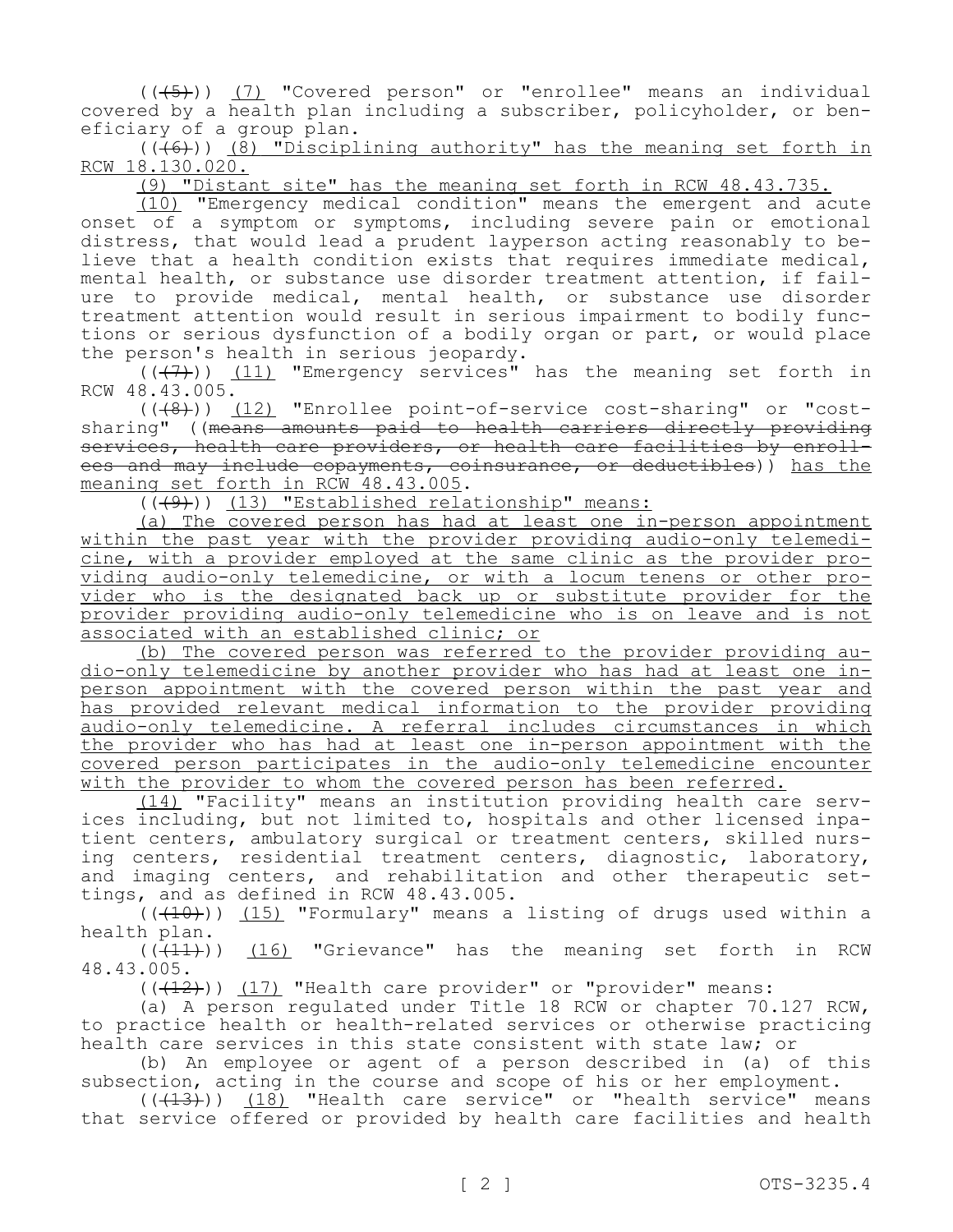care providers relating to the prevention, cure, or treatment of ill-<br>ness, injury, or disease.

 $((+14))$   $(19)$  "Health carrier" or "carrier" means a disability insurance company regulated under chapter 48.20 or 48.21 RCW, a health care service contractor as defined in RCW 48.44.010, and a health maintenance organization as defined in RCW 48.46.020, and includes "issuers" as that term is used in The Patient Protection and Afforda-<br>ble Care Act (P.L. 111-148, as amended (2010)).

 $((+15))$   $(20)$  "Health plan" or "plan" means any individual or group policy, contract, or agreement offered by a health carrier to provide, arrange, reimburse, or pay for health care service except the following:

(a) Long-term care insurance governed by chapter 48.84 RCW;

(b) Medicare supplemental health insurance governed by chapter 48.66 RCW;

(c) Limited health care service offered by limited health care service contractors in accordance with RCW 48.44.035;

(d) Disability income;

(e) Coverage incidental to a property/casualty liability insur- ance policy such as automobile personal injury protection coverage and homeowner guest medical;

(f) Workers' compensation coverage;

(g) Accident only coverage;

(h) Specified disease and hospital confinement indemnity when marketed solely as a supplement to a health plan;

(i) Employer-sponsored self-funded health plans;

(j) Dental only and vision only coverage; and

(k) Plans deemed by the insurance commissioner to have a shortterm limited purpose or duration, or to be a student-only plan that is guaranteed renewable while the covered person is enrolled as a regular full-time undergraduate or graduate student at an accredited higher education institution, after a written request for such classification by the carrier and subsequent written approval by the insurance com- missioner.

(((16))) (21) "Hospital" has the meaning set forth in RCW 48.43.735.

(22) "Indian health care provider" means:<br>(a) The Indian Health Service, an agency operated by the U.S. Department of Health and Human Services established by the Indian Health Care Improvement Act, Section 601, 25 U.S.C. Sec. 1661;<br>(b) An Indian tribe, as defined in the Indian Health Care Im-

provement Act, Section  $4(14)$ , 25 U.S.C. Sec. 1603(14), that operates a health program under a contract or compact to carry out programs of the Indian Health Service pursuant to the Indian Self-Determination and Education Assistance Act (ISDEAA), 25 U.S.C. Sec. 450 et seq.;

(c) A tribal organization, as defined in the Indian Health Care Improvement Act, Section 4(26), 25 U.S.C. Sec. 1603(26), that operates a health program under a contract or compact to carry out programs of the Indian Health Service pursuant to the ISDEAA, 25 U.S.C. Sec. 450 et seq.;

(d) An Indian tribe, as defined in the Indian Health Care Improvement Act, Section 4(14), 25 U.S.C. Sec. 1603(14), or tribal or-.<br>ganization, as defined in the Indian Health Care Improvement Act, Section  $4(26)$ , 25 U.S.C. Sec. 1603(26), that operates a health program with funding provided in whole or part pursuant to 25 U.S.C. Sec. 47 (commonly known as the Buy Indian Act); or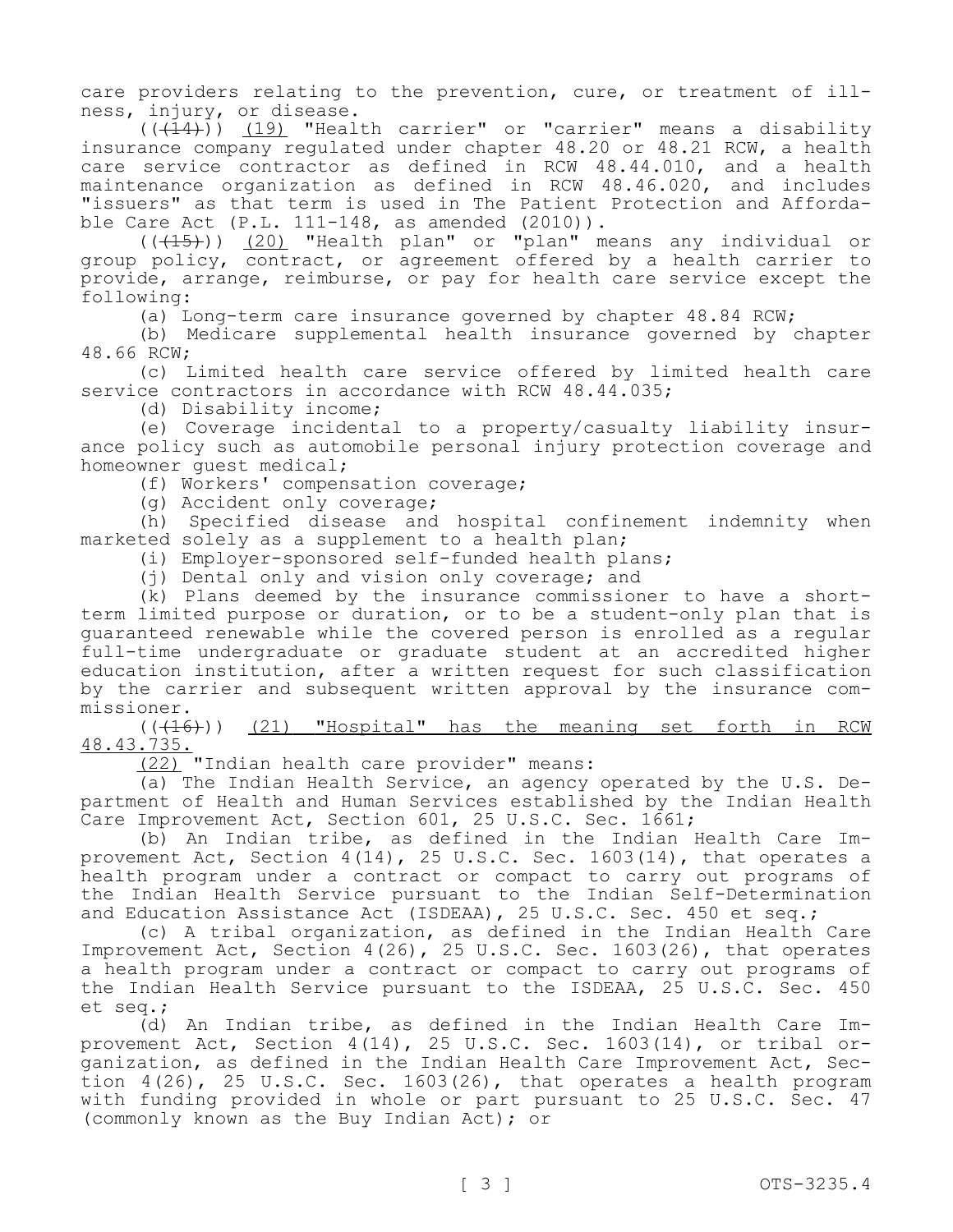(e) An urban Indian organization that operates a health program with funds in whole or part provided by Indian Health Service under a grant or contract awarded pursuant to Title V of the Indian Health Care Improvement Act, Section 4(29), 25 U.S.C. Sec. 1603(29).

 $(\overline{(+17)})$  (23) "Managed care plan" means a health plan that coordinates the provision of covered health care services to a covered person through the use of a primary care provider and a network.

gard to mental health services and pharmacy services is a carrier de-<br>termination as to whether a health service is a covered benefit be-<br>cause the service is consistent with generally recognized standards within a relevant health profession.

 $((+19))$  (25) "Mental health provider" means a health care provider or a health care facility authorized by state law to provide mental health services.

 $((+20))$  (26) "Mental health services" means in-patient or outpatient treatment including, but not limited to, partial hospitaliza-<br>tion, residential treatment, out-patient facility-based treatment, in-<br>tensive outpatient treatment, emergency services, or prescription<br>drugs to manage order listed in the most current version of the Diagnostic and Statis-<br>tical Manual of Mental Disorders (DSM) published by the American Psy-<br>chiatric Association, including diagnoses and treatment for substance use disorder.

 $((+21))$  (27) "Network" means the group of participating providers and facilities providing health care services to a particular health plan or line of business (individual, small, or large group). A health plan network for issuers offering more than one health plan may be smaller in number than the total number of participating providers and facilities for all plans offered by the carrier.

(( $(22)$ )) (28) "Originating site" means the physical location of a patient receiving health care services through telemedicine, and in-<br>cludes those sites described in WAC 284-170-433.

(29) "Out-patient therapeutic visit" or "out-patient visit" means<br>a clinical treatment session with a mental health provider of a duration consistent with relevant professional standards used by the car-<br>rier to determine medical necessity for the particular service being rendered, as defined in Physicians Current Procedural Terminology, published by the American Medical Association.

 $((+23)^{\circ})$  (30) "Participating provider" and "participating facility" mean a facility or provider who, under a contract with the health carrier or with the carrier's contractor or subcontractor, has agreed to provide health care services to covered persons with an expectation of receiving payment, other than coinsurance, copayments, or deducti-<br>bles, from the health carrier rather than from the covered person.

 (((24))) (31) "Patient consent" means a voluntary and informed decision by a patient, following an explanation by the provider or auxiliary personnel under the general supervision of the provider presented in a manner understandable to the patient that is free of undue influence, fraud or duress, to consent to a provider billing the patient or the patient's health plan for an audio-only telemedicine service under RCW 48.43.735 or WAC 284-170-433.

(32) "Person" means an individual, a corporation, a partnership, an association, a joint venture, a joint stock company, a trust, an unincorporated organization, any similar entity, or any combination of the foregoing.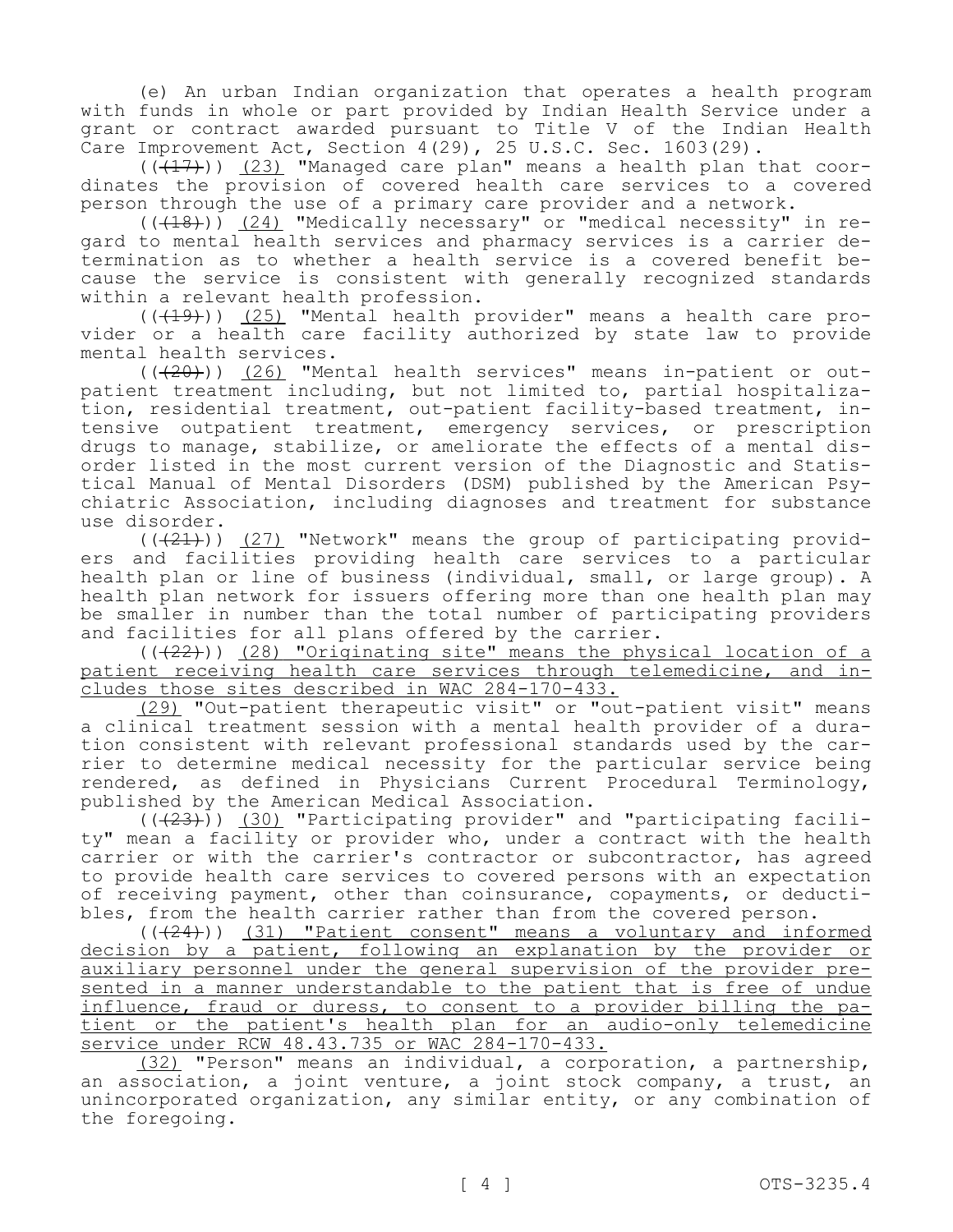$((+25))$   $(33)$  "Pharmacy services" means the practice of pharmacy as defined in chapter 18.64 RCW and includes any drugs or devices as defined in chapter 18.64 RCW.

 (((26))) (34) "Primary care provider" means a participating pro- vider who supervises, coordinates, or provides initial care or con- tinuing care to a covered person, and who may be required by the health carrier to initiate a referral for specialty care and maintain supervision of health care services rendered to the covered person.

 $((+27))$   $(35)$  "Preexisting condition" means any medical condition, illness, or injury that existed any time prior to the effective date of coverage.

(((28))) (36) "Premium" means all sums charged, received, or deposited by a health carrier as consideration for a health plan or the continuance of a health plan. Any assessment or any "membership," "policy," "contract," "service," or similar fee or charge made by a health carrier in consideration for a health plan is deemed part of the premium. "Premium" shall not include amounts paid as enrollee point-of-service cost-sharing.

(((29))) (37) "Real time communication" means synchronous and live communication between a provider and a patient. It does not in- clude delayed or recorded messages, such as email, facsimile or voice mail.

(38) "Same amount of compensation" means providers are reimbursed by a carrier using the same allowed amount for telemedicine services<br>as they would if the service had been provided in-person unless negotiation has been undertaken under RCW 48.43.735 or WAC 284-170-433(2).<br>Where consumer cost-sharing applies to telemedicine services, the consumer's payment combined with the carrier's payment must be the same amount of compensation, or allowed amount, as the carrier would pay the provider if the telemedicine service had been provided in person. Where an alternative payment methodology other than fee-for-service payment would apply to an in-person service, "same amount of compensa-<br>tion" means providers are reimbursed by a carrier using the same al-<br>ternative payment methodology that would be used for the same service if provided in-person, unless negotiation has been undertaken under RCW 48.43.735 or WAC 284-170-433(2).

(39) "Service area" means the geographic area or areas where a specific product is issued, accepts members or enrollees, and covers provided services. A service area must be defined by the county or counties included unless, for good cause, the commissioner permits limitation of a service area by zip code. Good cause includes geo-<br>graphic barriers within a service area, or other conditions that make offering coverage throughout an entire county unreasonable.

 $((+30))$   $(40)$  "Small group plan" means a health plan issued to a to ((fifty)) 50 eligible employees. small employer as defined under RCW 48.43.005(34) comprising from one

(( $+31$ ))) (41) "Store and forward technology" has the meaning set forth in RCW  $48.43.735$ .

 *Statistical Manual of Mental Disorders* (DSM) published by the American (42) "Substance use disorder services" means in-patient or outpatient treatment including, but not limited to, partial hospitalization, residential treatment, or out-patient facility-based treatment, intensive outpatient treatment, emergency services, or prescription drugs to manage, stabilize, or ameliorate the effects of a substance use disorder listed in the most current version of the *Diagnostic and*  Psychiatric Association, including diagnoses and treatment for sub-<br>stance use disorder.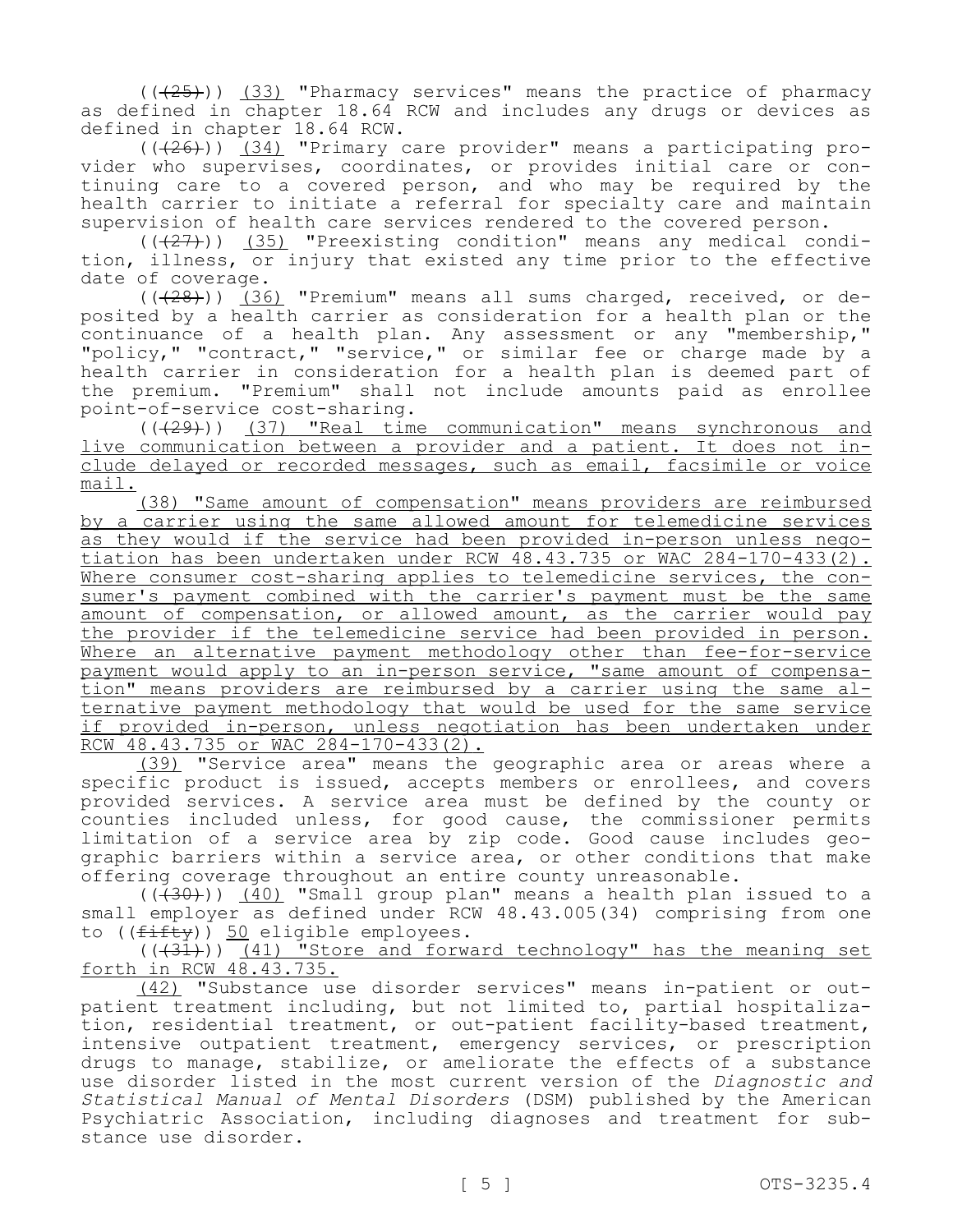$((+32))$   $(43)$  "Substitute drug" means a prescription medication, drug or therapy that a carrier covers based on an exception request.<br>When the exception request is based on therapeutic equivalence, a substitute drug means a therapeutically equivalent substance as defined in chapter 69.41 RCW.

(((33))) (44) "Supplementary pharmacy services" or "other pharmacy services" means pharmacy services involving the provision of drug therapy management and other services not required under state and federal law but that may be rendered in connection with dispensing, or that may be used in disease prevention or disease management.

(45) "Telemedicine" means the delivery of health care services through the use of interactive audio and video technology or audio-on-<br>ly technology, permitting real-time communication between the patient<br>at the originating site and the provider, for the purpose of diagnosis, consultation, or treatment. For purposes of this chapter, "tele-<br>medicine" does not include facsimile, email, or text messaging, unless the use of text-like messaging is necessary to ensure effective commu-<br>nication with individuals who have a hearing, speech, or other disa-<br>bility.

#### NEW SECTION

 **WAC 284-170-433 Provider contracts—Telemedicine.** (1)(a) Every participating provider contract must, for health plans issued or renewed on or after January 1, 2017, provide that a health carrier shall reimburse a provider for a health care service provided to a covered person through telemedicine or store and forward technology if:

(i) The plan provides coverage of the health care service when provided in person by the provider;

(ii) The health care service is medically necessary;

(iii) The health care service is a service recognized as an es- sential health benefit under section 1302(b) of the federal Patient Protection and Affordable Care Act in effect on January 1, 2015, RCW 48.43.005 and 48.43.715;

(iv) The health care service is determined to be safely and ef-<br>fectively provided through telemedicine or store and forward technolo-<br>gy according to generally accepted health care practices and stand-<br>ards, and the techn the standards required by state and federal laws governing the privacy and security of protected health information; and

(b) Beginning January 1, 2023, for audio-only telemedicine, the covered person has an established relationship with the provider.

(2)(a) Every participating provider contract must, for health plans issued or renewed on or after January 1, 2021, provide that, except as provided in (b) of this subsection, a carrier will reimburse a provider for a health care service provided to a covered person through telemedicine as provided in RCW 48.43.735(1) or subsection (1) of this section the same amount of compensation the carrier would pay the provider if the health care service was provided in person by the provider.

(b) Hospitals, hospital systems, telemedicine companies, and provider groups consisting of 11 or more providers may elect to negotiate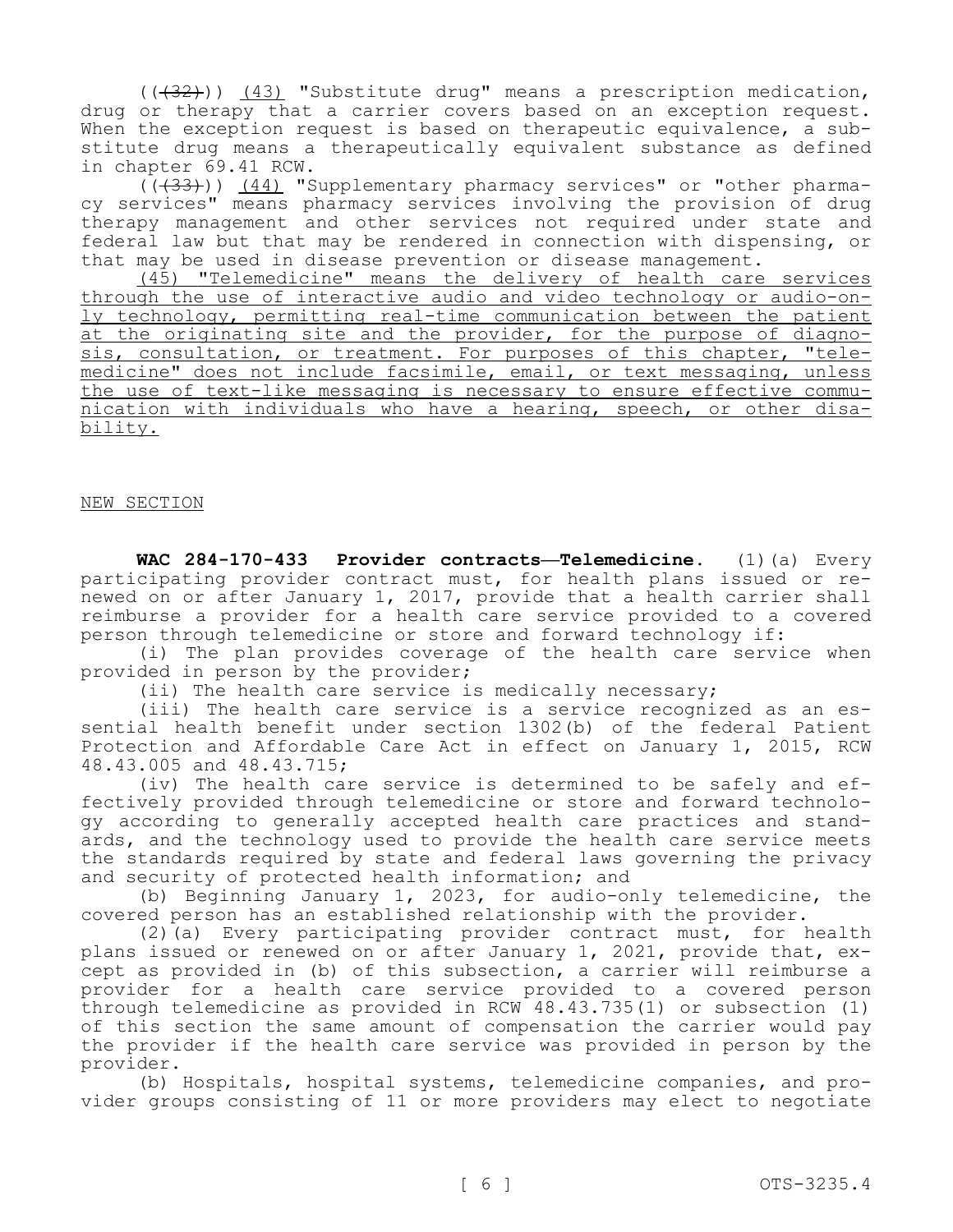an amount of compensation for telemedicine services that differs from the amount of compensation for in-person services.

For purposes of (b) of this subsection, the number of providers in a provider group refers to all providers within the group, regard-<br>less of a provider's location.<br>(c) For purposes of this section, reimbursement of store and for-

ward technology is available only for those covered services specified in the negotiated agreement between the health carrier and the health care provider.

(3)(a) Every participating provider contract must, for health plans issued or renewed on or after January 1, 2017, provide that an originating site for a telemedicine health care service subject to subsection (1) of this section includes a:

(i) Hospital;

(ii) Rural health clinic;

(iii) Federally qualified health center;

(iv) Physician's or other provider's office;

(v) Licensed or certified behavioral health agency;

(vi) Skilled nursing facility;

(vii) Home or any location determined by the individual receiving the service including, but not limited to, a pharmacy licensed under chapter 18.64 RCW or a school-based health center as defined in RCW 43.70.825. If the site chosen by the individual receiving service is in a state other than the state of Washington, a provider's ability to conduct a telemedicine encounter in that state is determined by the licensure status of the provider and the provider licensure laws of the other state; or

(viii) Renal dialysis center, except an independent renal dialy- sis center.

(b) Except for (a)(vii) of this subsection and a hospital that is an originating site for an audio-only telemedicine encounter, any originating site under this subsection may charge a facility fee for<br>infrastructure and preparation of the patient. Reimbursement for a facility fee must be subject to a negotiated agreement between the orig-<br>inating site and the health carrier. A distant site, a hospital that is an originating site for an audio-only telemedicine encounter, or any other site not identified in this subsection may not charge a fa-<br>cility fee.

(4) A health carrier may not distinguish between originating sites that are rural and urban in providing the coverage required in subsection (1) of this section.

(5) A health carrier may subject coverage of a telemedicine or store and forward technology health service under subsection (1) of this section to all terms and conditions of the plan in which the cov-<br>ered person is enrolled including, but not limited to, utilization re-<br>view, prior authorization, deductible, copayment, or coinsurance requirements that are applicable to coverage of a comparable health care service provided in person.

(6)(a) Every participating provider contract must, effective July 25, 2021, provide that if a provider intends to bill a covered person or the covered person's health plan for an audio-only telemedicine service, the provider must obtain patient consent from the covered person for the billing in advance of the service being delivered, consistent with the requirements of this subsection and state and federal

laws applicable to obtaining patient consent.<br>(b)(i) A covered person's consent must be obtained prior to initiation of the first audio-only encounter with a provider and may con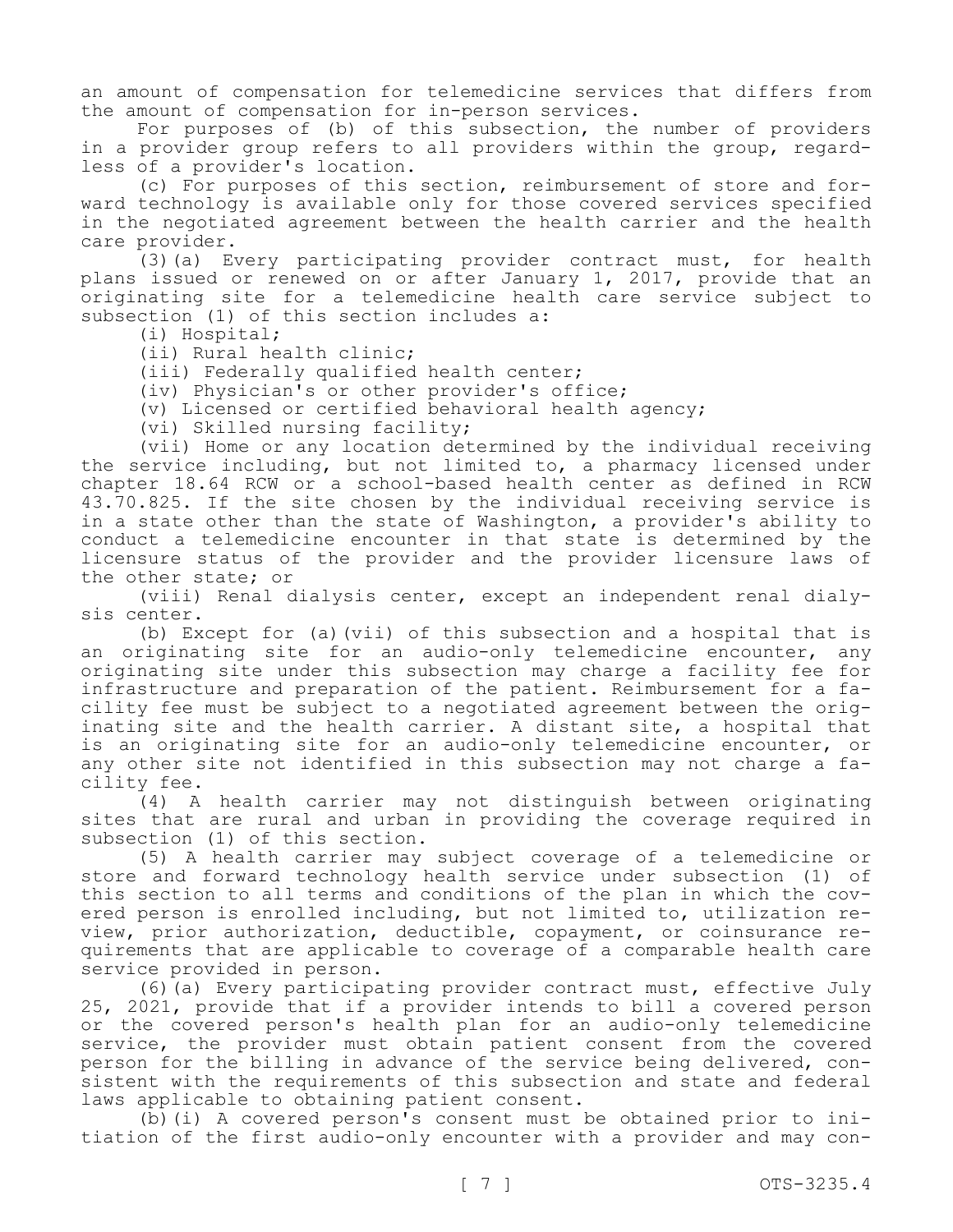stitute consent to such encounters for a period of up to 12 months. If audio-only encounters continue beyond an initial 12-month period, consent must be obtained from the covered person for each prospective 12 month period.

(ii) Consent to be billed for audio-only telemedicine services must be obtained by the provider or auxiliary personnel under the general supervision of the provider.

(iii) A covered person may consent to a provider billing them or their health plan in writing or verbally. Consent to billing for an audio-only telemedicine encounter may be obtained and documented by the provider or auxiliary personnel under the general supervision of the provider as part of the process of making an appointment for an audio-only telemedicine encounter, recorded verbally as part of the audio-only telemedicine encounter record or otherwise documented in the patient record. Consent must be documented and retained by the provider for a minimum of five years. As needed, a carrier also may request documentation of the covered person's consent as a condition of claim payment.

(iv) A patient may revoke consent granted under this subsection. Revocation of the patient's consent must be communicated by the patient or their authorized representative to the provider or auxiliary personnel under the general supervision of the provider verbally or in writing and must be documented and retained by the provider for a minimum of five years. Once consent is revoked, the revocation must operate prospectively.

(7)(a) A carrier may not deny, reduce, terminate or fail to make payment for the delivery of health care services using audio and visual technology solely because the communication between the patient and provider during the encounter shifted to audio-only due to unanticipated circumstances. In these instances, a carrier may not require a provider to obtain consent from the patient to continue the communication.

(b) A carrier has no obligation to reimburse a provider for both an audio-visual and an audio-only encounter when both means of communication have been used during the encounter due to unforeseen circumstances.

(8)(a) If the commissioner has cause to believe that any provider has engaged in a pattern of unresolved violations of RCW 48.43.735(8) or subsection (6) of this section, the commissioner may submit information to the department of health or the appropriate disciplining authority, as defined in RCW 18.130.020, for action.

(b) In determining whether there is cause to believe that a provider has engaged in a pattern of unresolved violations, the commissioner shall consider, but is not limited to, consideration of the following:<br>(i) Whether there is cause to believe that the provider has com-

mitted two or more violations of RCW 48.43.735(8) or subsection (6) of this section;

(ii) Whether the provider has been nonresponsive to questions or requests for information from the commissioner related to one or more complaints alleging a violation of RCW 48.43.735(8) or subsection (6) of this section; and

(iii) Whether, subsequent to correction of previous violations, additional violations have occurred.

(c) Prior to submitting information to the department of health or the appropriate disciplining authority, the commissioner may give the provider an opportunity to cure the alleged violations or explain